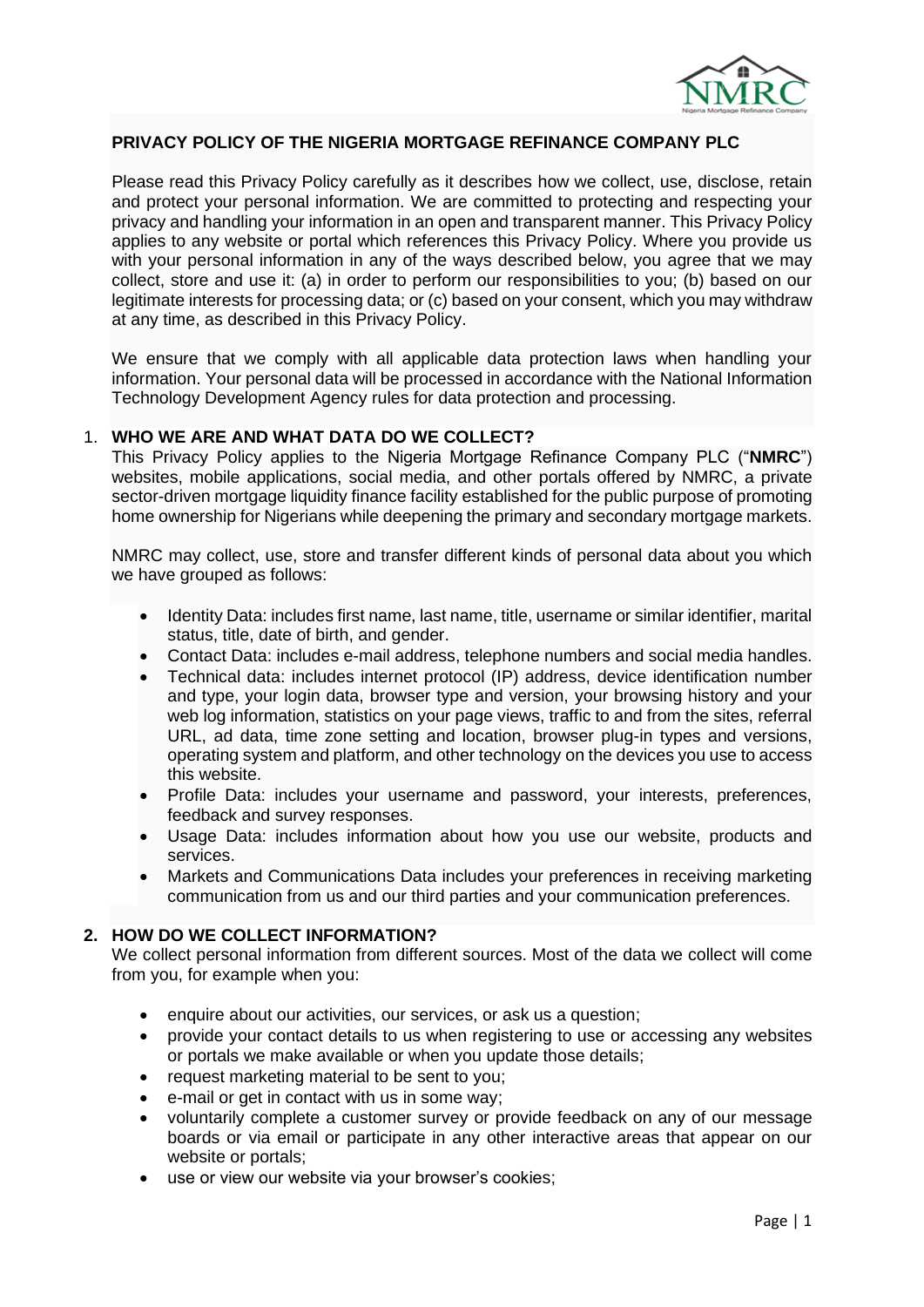

- interact with us using social media;
- contact us offline, for example by telephone, SMS, e-mail, post or any other means of communication;
- partially complete and/or abandon any information inputted into our website and/or other online forms and may use this information to contact you to remind you to complete any outstanding information.

In addition, as you interact with our website, we will automatically collect technical data about your equipment, browsing actions and patterns. We collect this personal data by using cookies, server logs, and other similar technologies.

## **3. WHY WE COLLECT INFORMATION**

To the extent permissible under applicable law, we use your information to:

- provide any information and services that you have requested:
- compare information for accuracy and to verify it with third parties;
- provide, maintain, protect and improve any information and services that you have requested from us;
- manage and administer your use of the services you have asked us to provide;
- manage our relationship with you (for example, customer services and support activities);
- monitor, measure, improve and protect our content, websites/ portals and provide an enhanced, personal, user experience for you;
- undertake internal testing of our website, systems and portals to test and improve their security, provision and performance, in which case, we would pseudonymise any information used for such purposes, and ensure it's only displayed at aggregated levels which will not be linked back to you or any living individual;
- provide you with any information that we are required to send to you to comply with our regulatory or legal obligations;
- contact you to see if you would like to take part in our activities (for example, feedback on your use of our website and portal);
- monitor and carry out statistical analysis, provided that in such circumstances it is on an aggregated basis which will not be linked back to you or any living individual;
- deliver targeted advertising or information to you which may be useful to you, based on your use of our website or portal;
- deliver joint content and services with third parties with whom you have a separate relationship (for example, social media providers); and
- provide you with location-based services (for example, advertising and other personalised content), where we collect geo-location data.

•

Our websites, portals (including mobile applications) and services may contain technology that enables us to:

- check specific information from your device or systems directly relevant to your use of the websites or portals against our records to make sure the websites, applications or services are being used in accordance with our end-user agreements and to troubleshoot any problems;
- obtain information relating to any technical errors or other issues with our website or portal;
- collect information about how you use the functions of the features of our website and portal;
- carry out research and development to improve our services and applications; and
- gather statistical information about the operating system and environment from which you access our applications or services.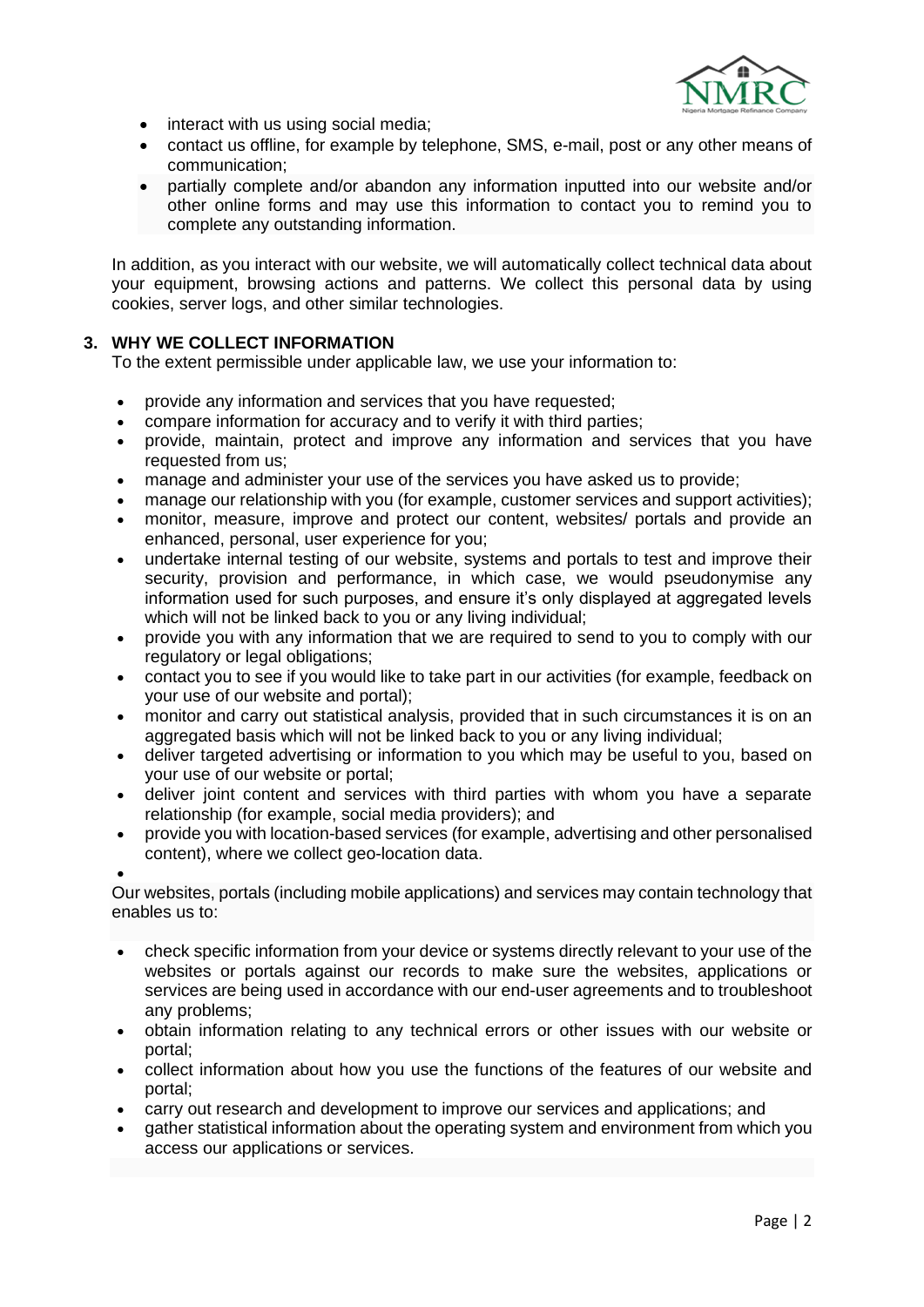

l You can manage your privacy settings within your browser or our applications and services (where applicable).

We may monitor and record our communications with you, including e-mails and phone conversations. The information we collect may then be used for training purposes, quality assurance, to record details about our websites and portals you request from us or ask us about, and in order to meet our legal and regulatory obligations generally.

### **4. WHAT CONSTITUTES CONSENT**

Where you provide us with your personal information in the manner described in this Privacy Policy, you consent that your personal data may be collected, processed and disclosed, as described in this Privacy Policy.

### **5. DISCLOSURES OF YOUR PERSONAL INFORMATION**

We may share your personal information with the persons set out below:

- our service providers and agents (including their sub-contractors) or third parties which process information on our behalf (e.g. internet service and platform providers, and those organisations we engage to help us send communications to you) so that they may help us to provide you with the applications, services and information you have requested or which we believe is of interest to you;
- third parties where you have a relationship with that third party and you have consented to us sending information (for example social media sites or other third party application providers);
- any governmental or regulatory authority or agency or third party as required to by law, any regulatory guideline or the valid order of a court of competent jurisdiction;

We may share non-personally identifiable information about the use of our website or portal publicly or with third parties, but this will not include information that can be used to identify you.

## **6. YOUR LEGAL RIGHTS AND REMEDIES**

Under certain circumstances you have the following rights under our data protection laws:

- the right to be told how we use your information and obtain access to your information;
- the right to have your information rectified or erased or place restrictions on processing your information;
- where the processing of your information is based on your consent, the right to withdraw that consent subject to legal or contractual restrictions; and
- the right to lodge a complaint with the supervisory authority responsible for data protection matters.

### **7. NO FEE USUALLY REQUIRED**

You will not have to pay a fee to access data inputted into the system (or to exercise any of the other rights). However, we may charge a reasonable fee if your request is clearly unfounded, repetitive or excessive. Alternatively, we could refuse to comply with your request in these circumstances.

## **8. TIME LIMIT TO RESPOND**

We try to respond to all legitimate requests within one month. Occasionally it could take us longer than a month if your request is particularly complex or you have made a number of requests. In this case, we will notify you and keep you updated.